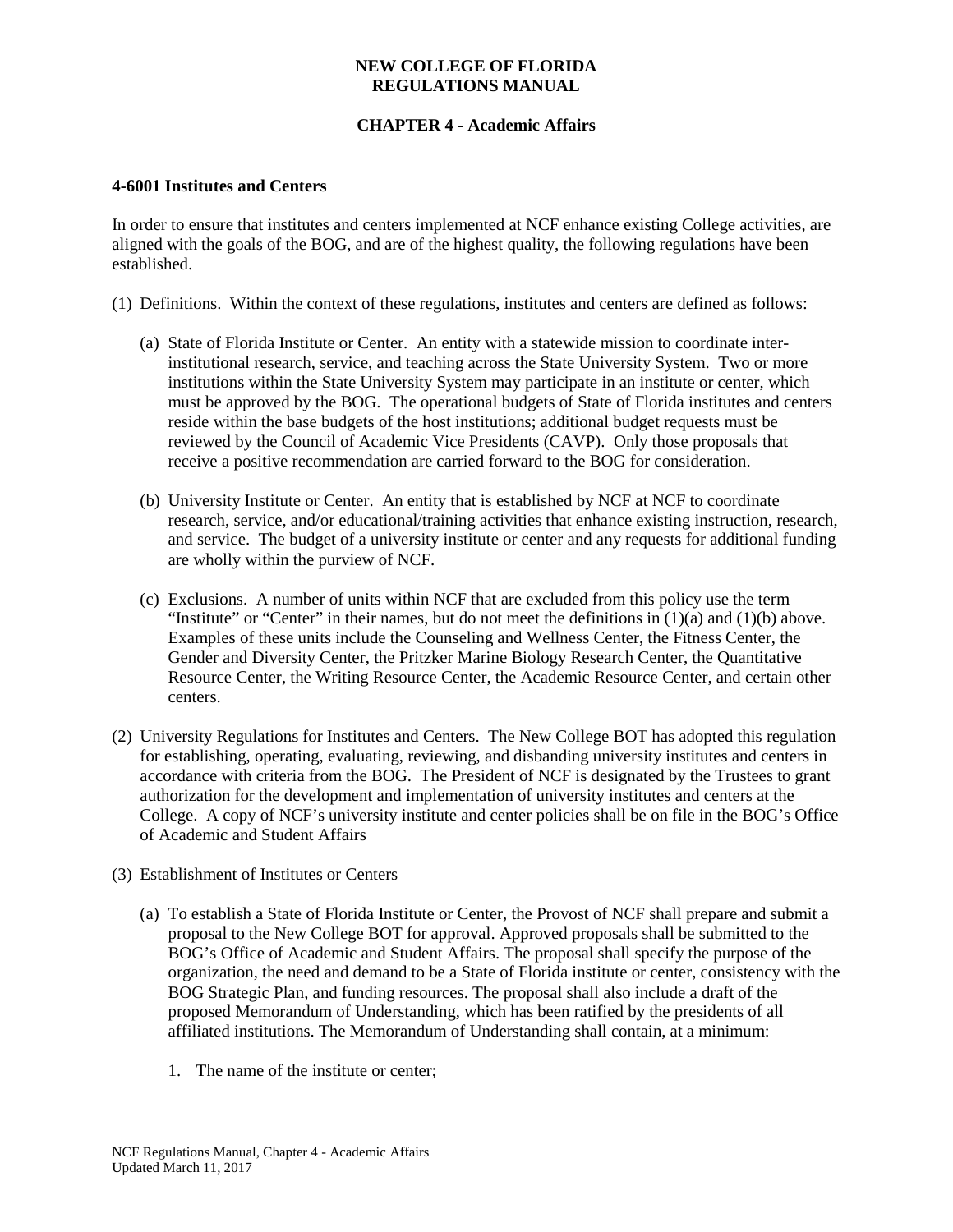# **CHAPTER 4 - Academic Affairs**

- 2. The identification of the host institution and participating institutions;
- 3. The mission of the institute or center;
- 4. Guidelines for appointing, funding, supervising, and evaluating the director of the institute or center;
- 5. The criteria for appointments to the institute or center's advisory board, including terms, roles, authority, and, if known, current numbers;
- 6. Expectations for the administrative and logistical support for the institute or center, including expectations regarding the reimbursement to the host university for direct costs of administrative services rendered by the university to the institute or center;
- 7. Procedures at the institutional level for recommending increases/decreases in the appropriation of State funds for the institute or center;
- 8. Specifications for the processing of contracts and grants, including the percentage of overhead funds to be returned to the institute or center; and
- 9. Expectations and criteria for the cyclic review of the institute or center and other planning and expectations for its operation.
- (b) After review by the BOG staff, the proposal will be forwarded to the CAVP for approval and recommendation to the Chancellor. The Chancellor then determines whether or not this proposal should be carried forward to the BOG. Any institute or center must receive full approval from the BOG prior to implementation to receive State of Florida status.
- (c) University institutes and centers at NCF shall be established in accordance with this regulation. An application for a NCF university institute and center should include the following elements:
	- 1. Concept paper.
	- 2. Estimated expenditures for the institute/center (staff, facilities, and budget).
	- 3. Name of the proposed institute/center director, his or her disciplinary affiliation, and other College affiliations.
	- 4. Mission of the institute/center.
	- 5. Identification of the types and qualifications of individuals and/or organizations which might be formally affiliated with the institute/center other than employees of the institute/center.
	- 6. Identification of the manner in which undergraduate students will benefit from establishment of the institute/center.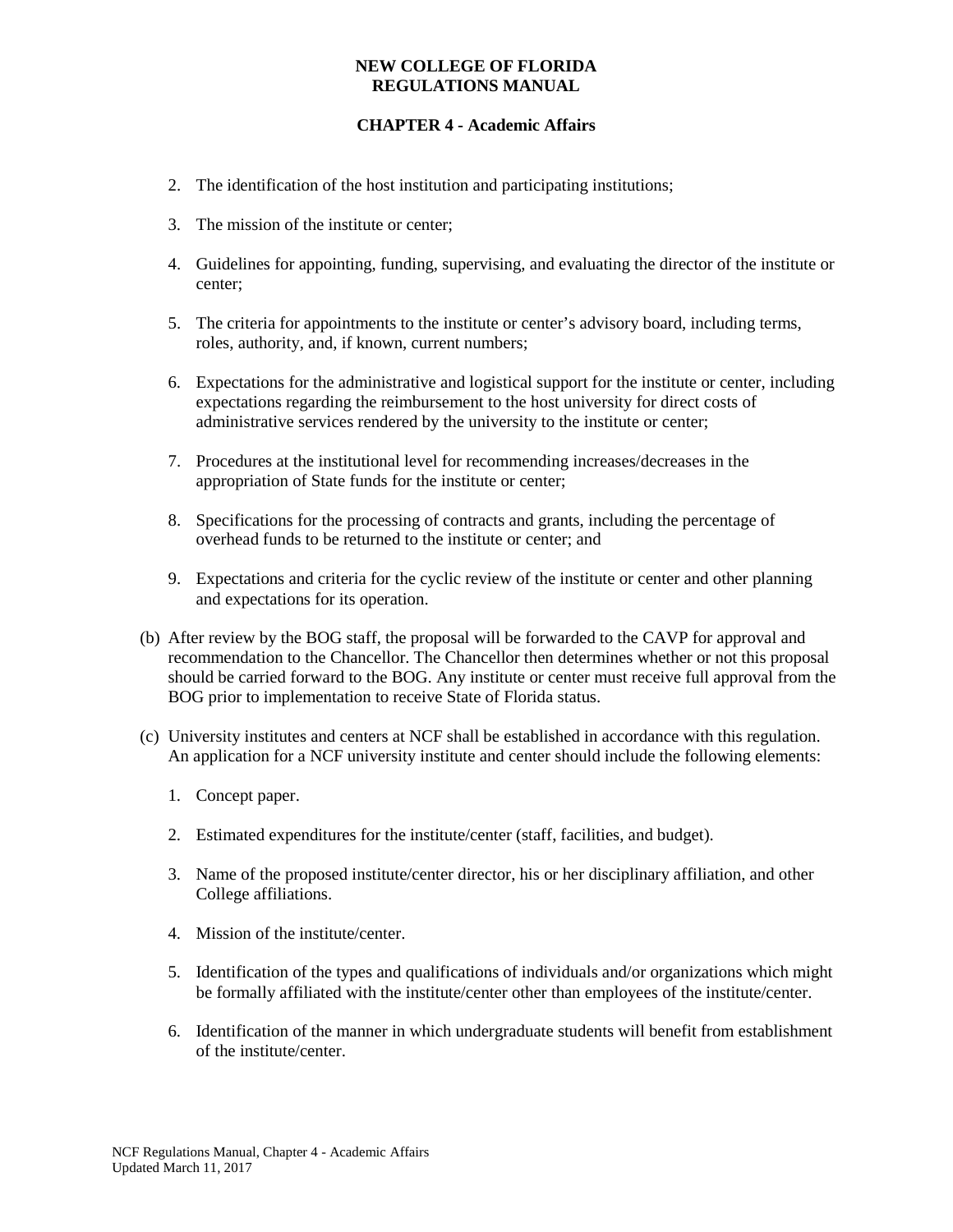# **CHAPTER 4 - Academic Affairs**

- 7. Identification of the expected outcomes and assessment measures to be used in evaluating the effectiveness of the proposed institute/center.
- 8. Recommendation from the appropriate Chair, if the focus is disciplinary/divisional, and the Provost, if the focus is at the College level.
- (d) The Provost or his/her designee will coordinate review of the proposal and provide the proposal to the Administrative Council and the NCF Faculty for information and comment. If the proposal is deemed to have merit, the Provost will then present the proposal to the President for approval. Following approval by the President, the proposal will be presented to the BOT for approval.
- (e) A copy of an approved NCF new university institute or center proposal containing basic descriptive, contact, and fiscal information shall be submitted to the BOG's Office of Academic and Student Affairs. In cases where more than one university is participating, a host university is designated to handle reporting and evaluation of the institute or center.
- (4) Institute and Center Reporting Requirements
	- (a) The BOG's Office of Academic and Student Affairs shall provide an online Institute and Center Reporting database, which will also serve as the official inventory of approved State University System Institutes and Centers.
	- (b) Initial Reporting. Upon receipt of notification that a record has been created for the institute or center in the Institute and Center Reporting database, NCF shall enter descriptive and budgetary information in accordance with instructions provided by the Office of Academic and Student Affairs.
	- (c) Annual Reporting. No later than September 30 of each year actual and estimated expenditure and position data shall be entered in the database for the fiscal year running from July 1 of the previous year to June 30 of the current year, in accordance with instructions provided by the BOG's Office of Academic and Student Affairs. Prior to submission to the Office of Academic and Student Affairs, all annual reporting information must be approved by the BOT of NCF or their designee.
	- (d) Evaluation/Review. Copies of all evaluation/review information shall be submitted to the BOG's Office of Academic and Student Affairs.
		- 1. State of Florida institutes and centers shall be reviewed based on criteria and procedures established below and within the Memorandum of Understanding. External consultants may be used in the review process. At a minimum, each State of Florida institute or center shall be reviewed every five years by the host institution. A copy of the review will be provided to the Council of Academic Vice Presidents to inform any related budget recommendations.
		- 2. NCF university institutes and centers shall undergo a formal review at least every seven years.
		- 3. At a minimum, all evaluations/reviews shall include: